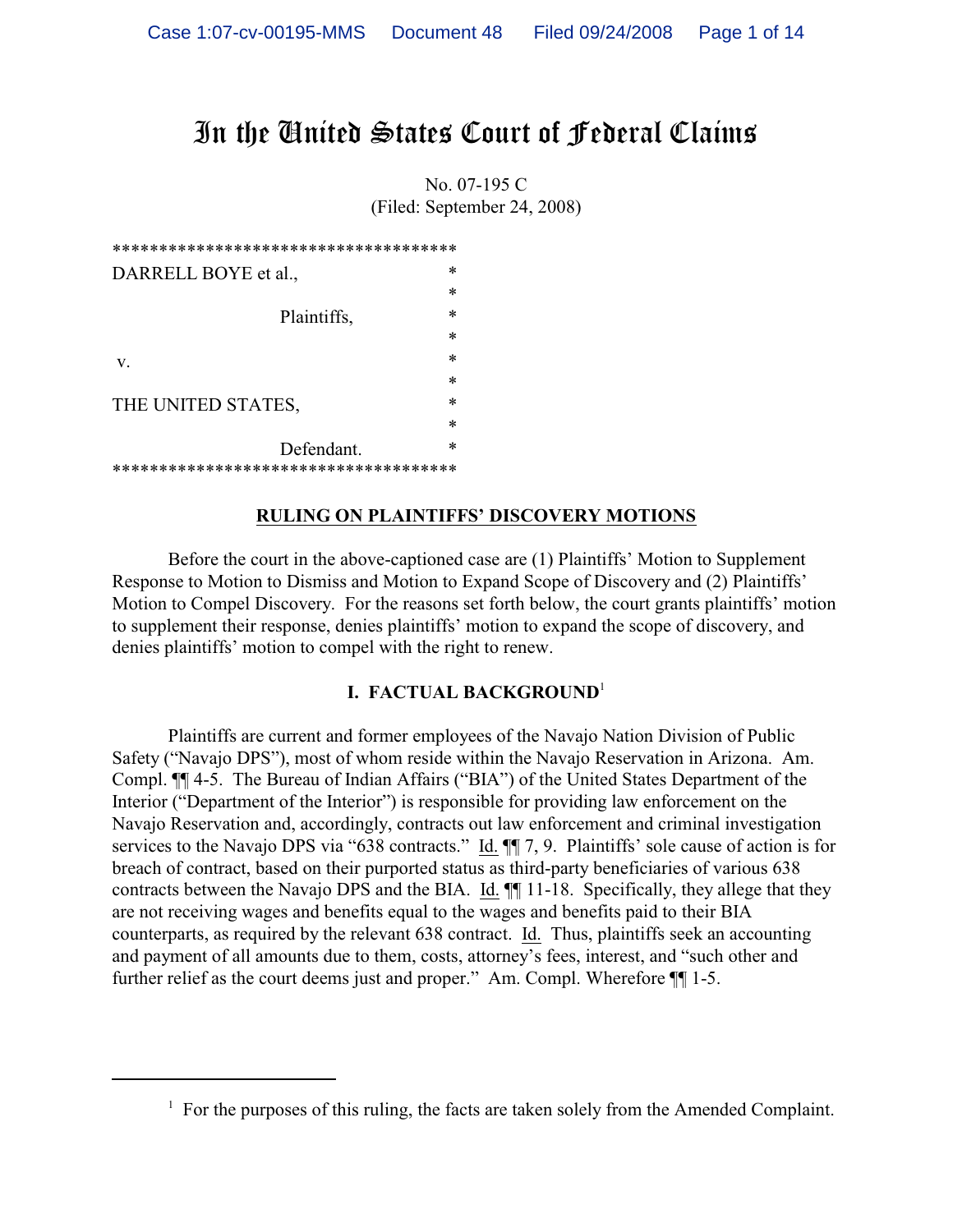## **II. PROCEDURAL HISTORY**

Counsel for the government filed Defendant's Corrected Motion to Dismiss on July 23, 2007, seeking dismissal of plaintiffs' complaint pursuant to Rules 12(b)(1) and 12(b)(6) of the Rules of the United States Court of Federal Claims ("RCFC"), and under the theory of claim preclusion.<sup>2</sup> Shortly after the close of briefing, on October 3, 2007, plaintiffs filed Plaintiffs' Motion to Stay Proceedings to Conduct Discovery. After considering the parties' arguments, the court granted plaintiffs' motion to stay on November 20, 2007, and indicated its intent to exercise its broad discretion to manage discovery:

Plaintiffs, in their motion to stay, have requested discovery to assist them in opposing defendant's motion to dismiss. See Mot. Stay 2 ("Plaintiffs should be given a reasonable opportunity to present all material evidence pertinent to the motion."); id. at 3 ("At a minimum, there are five years of contracts with related documents not produced."); id. at 5 ("Defendant's assertion of Plaintiff[s'] failure to state a claim under 12(b)(6) supports Plaintiffs' request to conduct discovery to obtain the contracts in question."). The court finds that a limited amount of discovery is necessary. In particular, plaintiffs are entitled to present evidence that supports this court's jurisdiction over their complaint, and it appears that defendant is in possession of such documents.[FN] Plaintiffs may also seek to discover evidence that rebuts defendant's specific arguments under RCFC  $12(b)(6)$ .

[FN] Indeed, at a minimum, a review of all of the contracts at issue in the complaint appears necessary to determine whether those contracts confer third-party beneficiary status on plaintiffs, and therefore support this court's jurisdiction. See Flexfab, L.L.C. v. United States, 424 F.3d 1254, 1262 (Fed. Cir. 2005) ("[Intent to create a third-party beneficiary] is determined by looking to the contract and, if necessary, other objective evidence."); Maniere v. United States, 31 Fed. Cl. 410, 417 (1994) ("Thus, to determine these requirements, a court looks to the agreement proffered to support the third-party beneficiary argument: whether the contract

<sup>&</sup>lt;sup>2</sup> Typically, claim preclusion is asserted as an affirmative defense in an answer and not a in an RCFC 12 motion to dismiss. See RCFC 8(c) ("In a pleading to a preceding pleading, a party shall set forth affirmatively . . . res judicata . . . ."); Rivet v. Regions Bank of La., 522 U.S. 470, 476 (1998) ("Claim preclusion (res judicata), as Rule 8(c) of the Federal Rules of Civil Procedure makes clear, is an affirmative defense."); see also Migra v. Warren City Sch. Dist. Bd. of Educ., 465 U.S. 75, 77 n.1 (1984) (noting that while "[r]es judicata is often analyzed further to consist of two preclusion concepts," i.e., issue preclusion and claim preclusion, the court's use of the term referred only to claim preclusion), cited in Carson v. Dep't of Energy, 398 F.3d 1369, 1375 n.8 (Fed. Cir. 2005).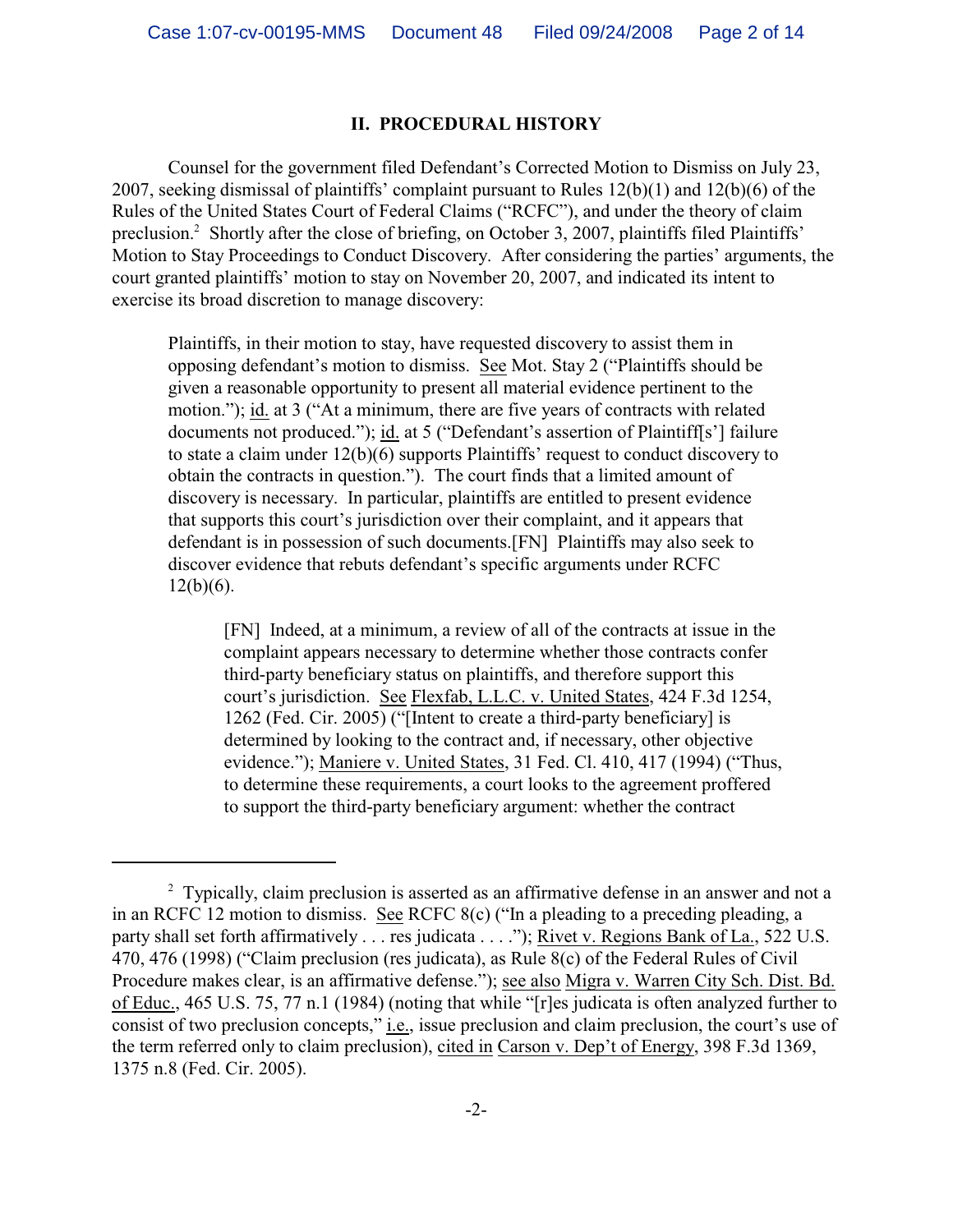demonstrates the requisite intent or not thus establishes if the party may maintain a third-party beneficiary status.").

Order, Nov. 20, 2007, at 1-2 & n.1.

Subsequent to the court's order, the parties commenced discovery. See Order, Jan. 15, 2008, at 1. Shortly thereafter, an issue arose with respect to the scope of discovery permitted by the court and, accordingly, defendant filed a motion for a protective order. On March 4, 2008, the court ruled on defendant's motion, making three determinations. First, the court held that plaintiffs were not entitled to contracts for a twenty-five year period. Ruling Def.'s Mot. Protective Order ("Ruling"), Mar. 4, 2008, at 7. Second, the court concluded that plaintiffs were entitled to the following discovery, beyond the contracts already produced by defendant, to establish jurisdiction based on their purported status as third-party beneficiaries to the 638 contracts:

- Plaintiffs may obtain the documents related to the interpretation of the "pay" provisions" of the relevant 638 contracts for the years 2001 through 2007. "Pay provisions" means the "Salary" paragraph in the contracts already in the record before the court, the equivalent provision in the remaining relevant 638 contracts, and any other provision that directly relates to the pay or benefits to be paid pursuant to the contracts.
- Plaintiffs may obtain the correspondence between the BIA and the Navajo Nation that relates to the interpretation of the "pay provisions" of the relevant 638 contracts for the years 2001 through 2007. "Pay provisions" means the "Salary" paragraph in the contracts already in the record before the court, the equivalent provision in the remaining relevant 638 contracts, and any other provision that directly relates to the pay or benefits to be paid pursuant to the contracts.
- Plaintiffs may propound interrogatories on the "Awarding Officials" of the relevant 638 contracts for the years 2001 through 2007, on the sole issue of whether the BIA intended to benefit plaintiffs when it entered into the contract signed by the "Awarding Official." Once plaintiffs have received the interrogatory responses, they may petition the court to conduct depositions. Plaintiffs' request, if any, must explain why the requested depositions are needed to support their jurisdictional claim.

Id. at 8-9. Third, the court determined that because plaintiffs had not alleged that the 638 contracts contained ambiguity regarding a nondelegable duty on the part of the BIA to investigate and ensure that plaintiffs were being properly paid, they were not entitled to discovery on that issue. Id. at 9-10. The court concluded its ruling by setting forth a schedule for the propounding of interrogatories and production of documents. Id. at 10-11.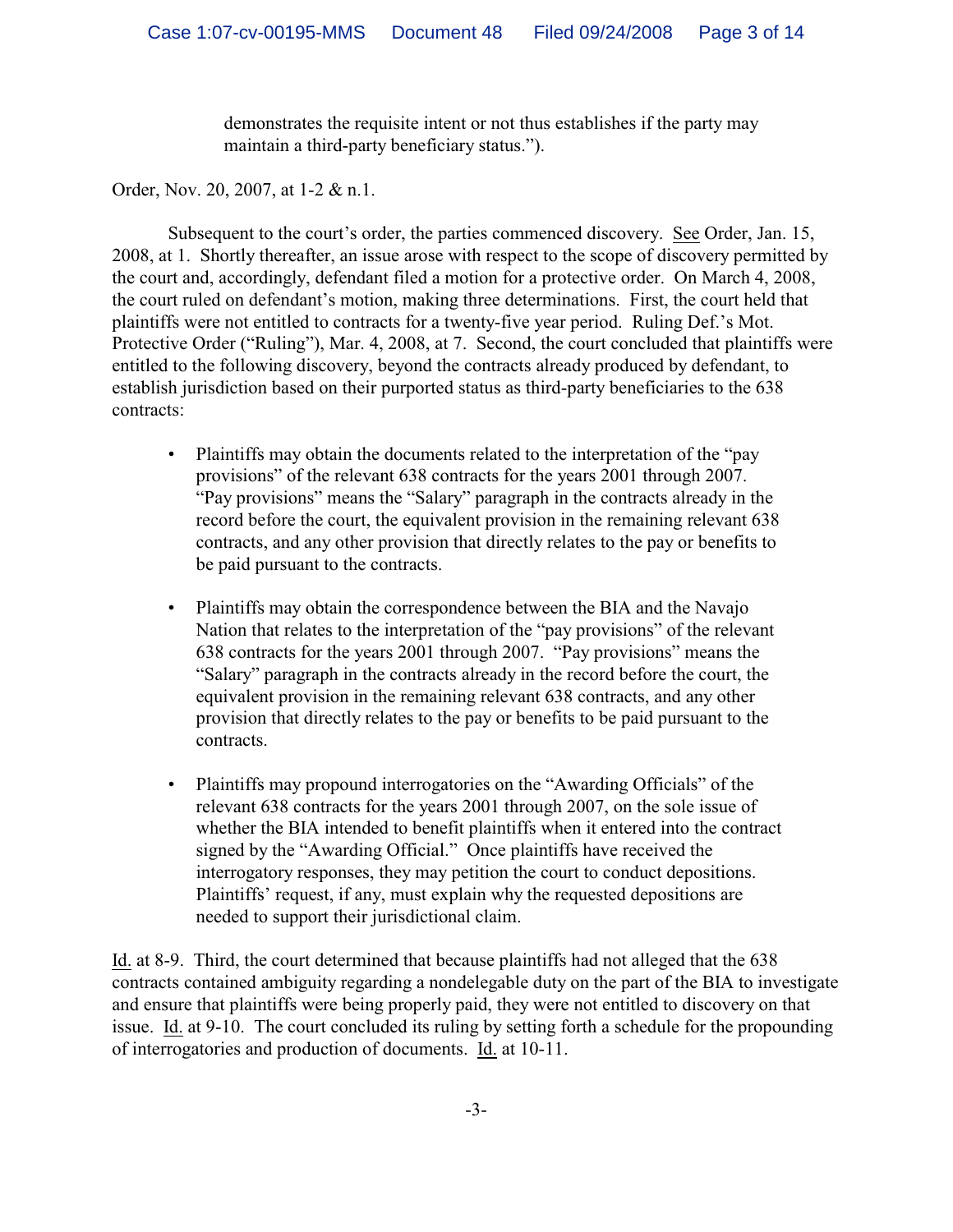While the parties were engaged in the aforementioned discovery, plaintiffs filed motions to supplement their response to defendant's motion to dismiss and to expand the scope of discovery. Both motions arose from a newly identified document that plaintiffs believed was relevant to their case: a Memorandum of Understanding between the BIA and the Federal Bureau of Investigation ("FBI") that was signed by the Secretary of the Interior and the Attorney General of the United States in 1993. Pls.' Mot. Supplement Resp. Mot. Dismiss & Mot. Expand Scope Disc. ("Pls.' Combined Mot.") 1, 3. In its response to plaintiffs' motions, defendant indicates that although it has no objection to plaintiffs' motion to supplement their response it does oppose plaintiffs' motion to expand the scope of discovery. Def.'s Opp'n Pls.' Mot. Supplement Resp. Mot. Supplement Resp. Mot. Dismiss & Mot. Expand Scope Disc. ("Def.'s Combined Opp'n") 1-2. Plaintiffs subsequently filed a reply in support of their motions to further explain the relevance of the newly requested discovery. Pls.' Reply Mot. Supplement Resp. Def.'s [Corrected] Mot. Dismiss & Expand Disc. ("Pls.' Combined Reply") 1-3.

As briefing on plaintiffs' motions continued, additional disputes arose regarding the scope of discovery. Because the parties were unable to resolve their disputes, plaintiffs filed a motion to compel discovery. Plaintiffs assert that defendant refused to respond to all of their propounded interrogatories, even though the interrogatories were within the scope of the court's March 4, 2008 ruling, and that defendant failed to produce any additional documents in response to the court's ruling, which plaintiffs claim must exist. Pls.' Mot. Compel Disc. ("Pls.' Mot. Compel") 2-5. Defendant opposes plaintiffs' motion to compel in its entirety. Def.'s Opp'n Pls.' Mot. Compel Disc. ("Def.'s Opp'n Compel") 4-8. Plaintiffs reiterated their position in their reply brief. Pls.' Reply Def.'s Opp'n Pls.' Mot. Compel Disc. ("Pls.' Reply Compel") 1-3. The court deems oral argument unnecessary.

#### **III. DISCUSSION**

Because defendant does not object to plaintiffs' motion to supplement their response to defendant's motion to dismiss, the court grants that motion without discussion. However, the court must address plaintiffs' two disputed motions.

#### **A. Plaintiffs' Motion to Expand the Scope of Discovery**

As noted above, plaintiffs' motion to expand the scope of discovery is based on a newly located Memorandum of Understanding from 1993 between the Department of the Interior and the United States Department of Justice ("Department of Justice"). The purpose of the Memorandum of Understanding was "to establish guidelines regarding the respective jurisdictions of the [BIA] and the [FBI] in certain investigative matters, and to provide for the effective and efficient administration of criminal investigative service in Indian Country." Pls.' Combined Mot. Ex. ("Pls.' Combined Ex.") § I. The Memorandum of Understanding specifically provided: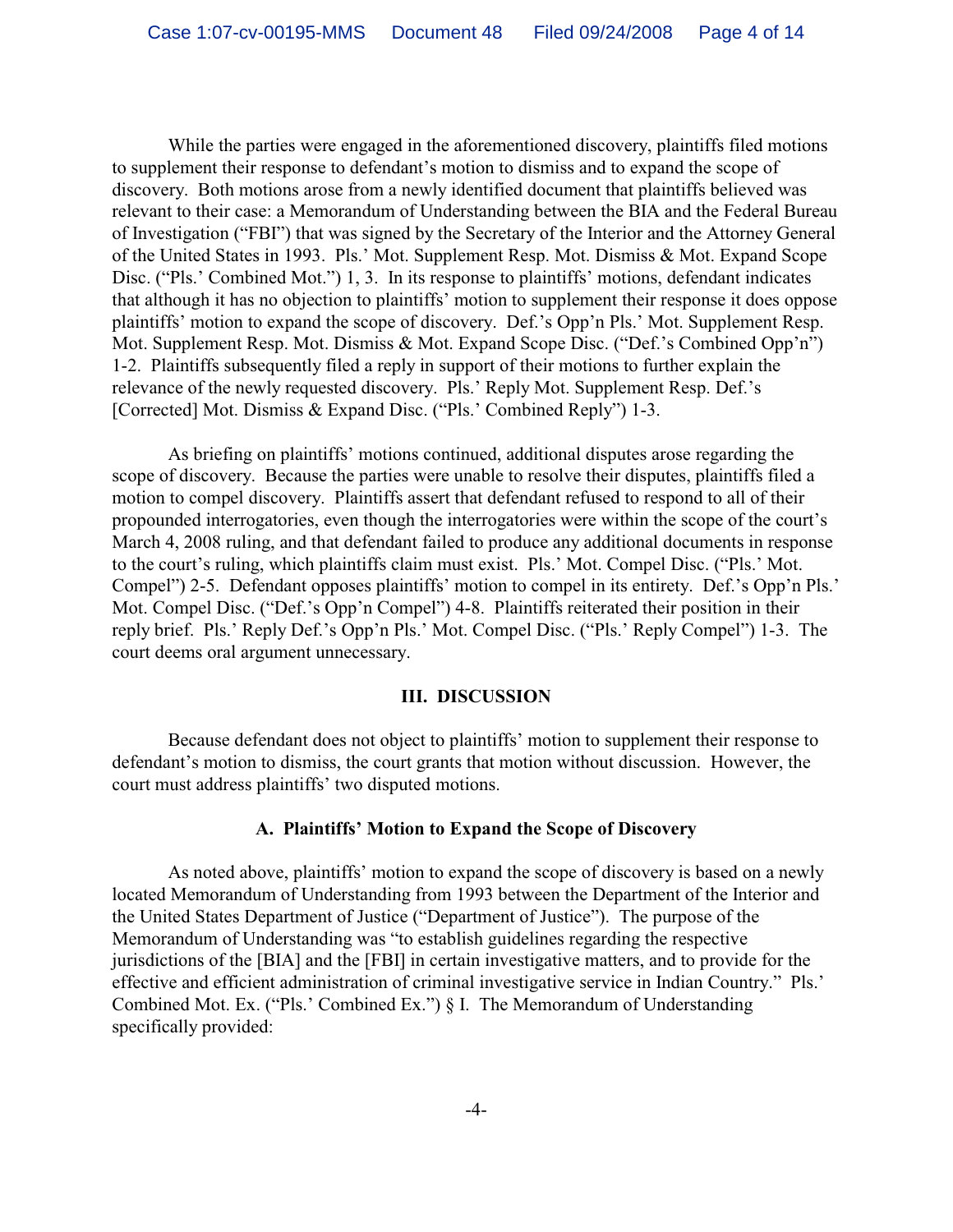4. Any contracts awarded under the Indian Self-Determination Act to perform the function of the BIA, Branch of Criminal Investigators, must comply with all standards applicable to the Branch of Criminal Investigators, including the following:

. . . .

c. Compensation for Criminal Investigators must be comparable to that of BIA Criminal Investigators.

. . . .

n. Tribal contractors must agree, and the BIA shall ensure, that there is an audit and evaluation of the overall contracted Criminal Investigator program at least every two years. Continuation of the contract shall be contingent upon successful completion of each audit and evaluation.

Id. § IV. Plaintiffs assert that the above-quoted clauses "conclusively affirm" their claims that they were intended beneficiaries of the 638 contracts and that the 638 contracts described a duty on the part of the BIA to investigate and ensure that plaintiffs were being properly paid. Pls.' Combined Mot. 1. But see Pls.' Combined Reply 1 n.1 ("The issue of whether Plaintiffs were the intended beneficiaries of the contract pay provisions appears to be resolved."<sup>3</sup>). Thus, they sought to add the Memorandum of Understanding as an exhibit to their response to defendant's motion to dismiss and expand the scope of discovery "to include all documents in possession of or available to the Departments of Justice and Interior pertaining to all such [Memorandum of Understanding] Agreements between these agencies, as well as all documentation regarding enforcement of the [Memorandum of Understanding]'s provisions related to the 638 Law Enforcement Contracts." Pls.' Combined Mot. 3. In sum, according to plaintiffs, the Memorandum of Understanding requires the Secretary of the Interior to provide proof to the Department of Justice "that the 638 Law Enforcement Officers and Criminal Investigators are being paid at the same rate as their BIA counterparts" and that discovery concerning the Secretary of the Interior's compliance with the Memorandum of Understanding "is further proof supporting Plaintiffs['] plain reading of the[] statutes, regulations and contract provisions intended to benefit them."<sup>4</sup> Pls.' Combined Reply 3.

Defendant opposes the expansion of discovery based on either the Memorandum of Understanding cited by plaintiffs or any other similar document. Defendant begins by

<sup>&</sup>lt;sup>3</sup> This statement muddies plaintiffs' claim that they needed the requested discovery to prove intended third-party beneficiary status.

<sup>&</sup>lt;sup>4</sup> The court finds it necessary to reiterate that plaintiffs' sole cause of action is for breach of contract.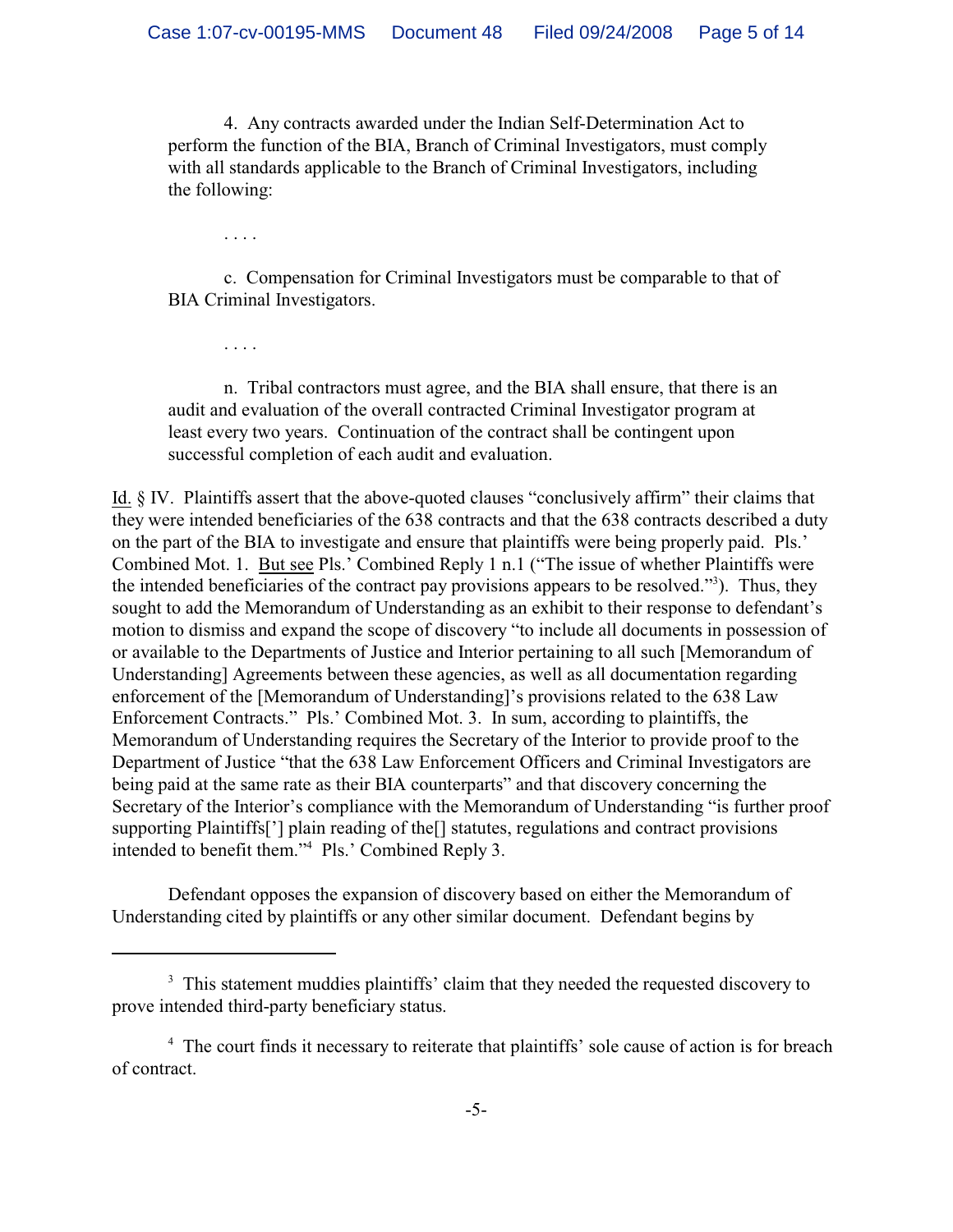disagreeing with plaintiffs' contention that the Memorandum of Understanding provides conclusive evidence that plaintiffs were intended beneficiaries of the 638 contracts. Def.'s Combined Opp'n 4-5. In fact, asserts defendant, the Memorandum of Understanding, "by its plain terms, . . . cannot be used by the plaintiffs to demonstrate the intent of the BIA and the Navajo Nation with respect to the 638 Contracts at issue." Id. at 5. In support of this assertion, defendant cites the following provision of the Memorandum of Understanding:

The provisions set forth in this [Memorandum of Understanding] are solely for the purpose of internal guidance of components of the Department of the Interior and the Department of Justice. This [Memorandum of Understanding] does not, is not intended to, shall not be construed to, and may not be relied upon to, create any substantive or procedural rights enforceable at law by any party in any matter, civil, or criminal.

Id. (quoting Pls.' Combined Ex. § IV). Further, contends defendant, even if the Memorandum of Understanding contained evidence of intent, such evidence is irrelevant because the Memorandum of Understanding "predates the 638 Contracts at issue by nearly ten years" and "does not set forth the mutual intent of the contracting parties to the 638 Contracts." Id. at 5-6. In addition to disputing plaintiffs' intended third-party beneficiary argument, defendant argues that because the court has already denied plaintiffs' request to conduct discovery concerning whether the 638 contracts described a duty on the part of the BIA to investigate and ensure that plaintiffs were being properly paid, plaintiffs cannot use the Memorandum of Understanding to obtain discovery on that issue. Id. at 5.

To begin, the court notes that it has previously denied plaintiffs' request to conduct discovery concerning whether the 638 contracts described a duty on the part of the BIA to investigate and ensure that plaintiffs were being properly paid. As explained in its March 4, 2008 ruling, the court denied plaintiffs' request for discovery on this issue because plaintiffs had not alleged any ambiguity in the language of the 638 contracts. See Ruling, Mar. 4, 2008, at 8, 10 (citing TEG-Paradigm Envtl., Inc. v. United States, 465 F.3d 1329, 1338 (Fed. Cir. 2006) ("When the contract's language is unambiguous it must be given its 'plain and ordinary' meaning and the court may not look to extrinsic evidence to interpret its provisions.")). Because plaintiffs' allegations have not changed, the court declines to reach a different conclusion with respect to the Memorandum of Understanding and related documents. Accordingly, plaintiffs may not use the Memorandum of Understanding or related documents in support of their contention that the 638 contracts described a duty on the part of the BIA to investigate and ensure that plaintiffs were being properly paid.

Shifting to plaintiffs' contention that the Memorandum of Understanding is evidence of the BIA's intent to treat them as third-party beneficiaries of the 638 contracts, the court returns to the analytical framework it outlined in its March 4, 2008 ruling. "In order to prove third party beneficiary status, a party must demonstrate that the contract not only reflects the express or implied intention to benefit the party, but that it reflects an intention to benefit the party directly."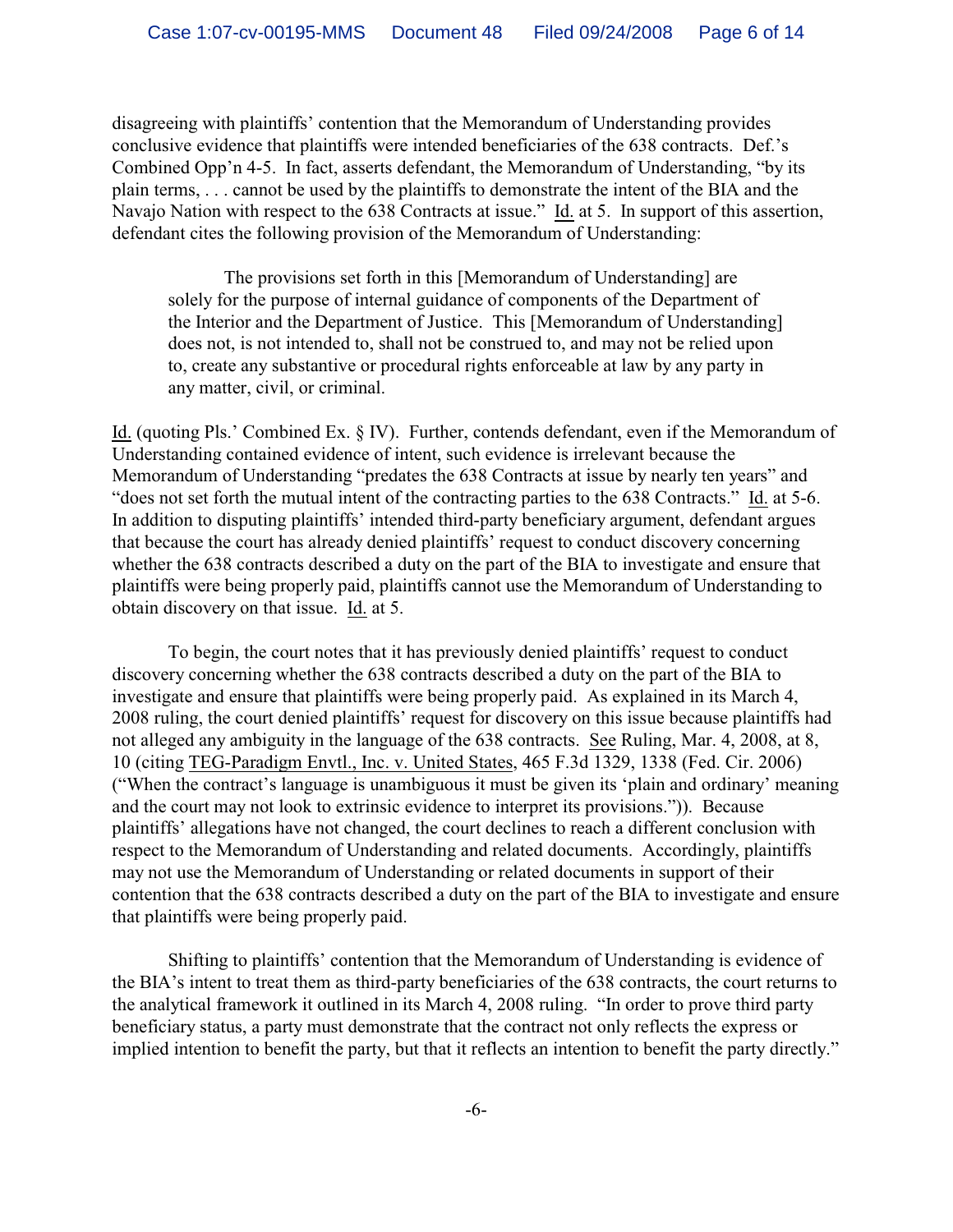Glass v. United States, 258 F.3d 1349, 1354 (Fed. Cir. 2001). As evidence of intent, the court must consider "the language of the contract itself." Dewakuku v. Martinez, 271 F.3d 1031, 1041 (Fed. Cir. 2001). "When the intent to benefit the third party is not expressly stated in the contract, evidence thereof may be adduced." Roedler v. Dep't of Energy, 255 F.3d 1347, 1352 (Fed. Cir. 2001); see also Montana v. United States, 124 F.3d 1269, 1273 (Fed. Cir. 1997) (noting that if the intended third-party beneficiary is not "specifically or individually identified in the contract," the third party must instead "fall within a class clearly intended to be benefitted thereby"). To find such intent, the court may look to (1) whether the language of the contract demonstrates that "the beneficiary would be reasonable in relying on the promise as manifesting an intention to confer a right on him," Dewakuku, 271 F.3d at 1041; (2) "the governing statute and its purpose," to the extent that "the contract implements a statutory enactment," Roedler, 255 F.3d at 1352; or (3) "other objective evidence," Flexfab, L.L.C. v. United States, 424 F.3d 1254, 1262 (Fed. Cir. 2005); see also Stockton E. Water Dist. v. United States, 75 Fed. Cl. 321, 350-51 (2007) (noting that the court permitted testimony from three witnesses regarding whether certain plaintiffs were third-party beneficiaries). The question of whether a party is an intended thirdparty beneficiary "is a mixed question of law and fact." Flexfab, L.L.C., 424 F.3d at 1259. Given this framework, the question before the court is whether the Memorandum of Understanding and related documents constitute "other objective evidence" of the intent of the contracting parties–the Navajo Nation and the BIA–to benefit plaintiffs. The court need not look any further than the plain language of the Memorandum of Understanding to conclude that they do not.

Specifically, the Memorandum of Understanding expressly prohibits any party to a civil or criminal action from relying upon any of its terms to create any legally enforceable substantive or procedural rights. Pls.' Combined Ex. § IV. This plain and unambiguous language expressly precludes plaintiffs from relying on the Memorandum of Understanding to establish their thirdparty beneficiary status–a procedural right. The court is troubled by plaintiffs' failure to provide any legal analysis explaining why this restrictive language did not nullify their assertion that the document supports their third-party beneficiary argument. The court is even more troubled that plaintiffs failed to mention this restrictive provision altogether. Plaintiffs' failure to acknowledge a pertinent provision in the Memorandum of Understanding that specifically and significantly undercuts their argument could be interpreted as a deliberate attempt to mislead the court. However, at this juncture, the court declines to make that adverse inference.

Moreover, even if this restrictive provision were not part of the Memorandum of Understanding, plaintiffs have provided no indication that this document, signed in 1993, remained operative when the contracts at issue in this case, which date from 2001 through 2007, were executed. Further, plaintiffs, who were not parties to the Memorandum of Understanding, have not explained how the document provides them with any protections or benefits. Accordingly, the court concludes that the Memorandum of Understanding or related documents have no bearing on the intent of the contracting parties to benefit plaintiffs. As such, plaintiffs are not entitled to the requested discovery.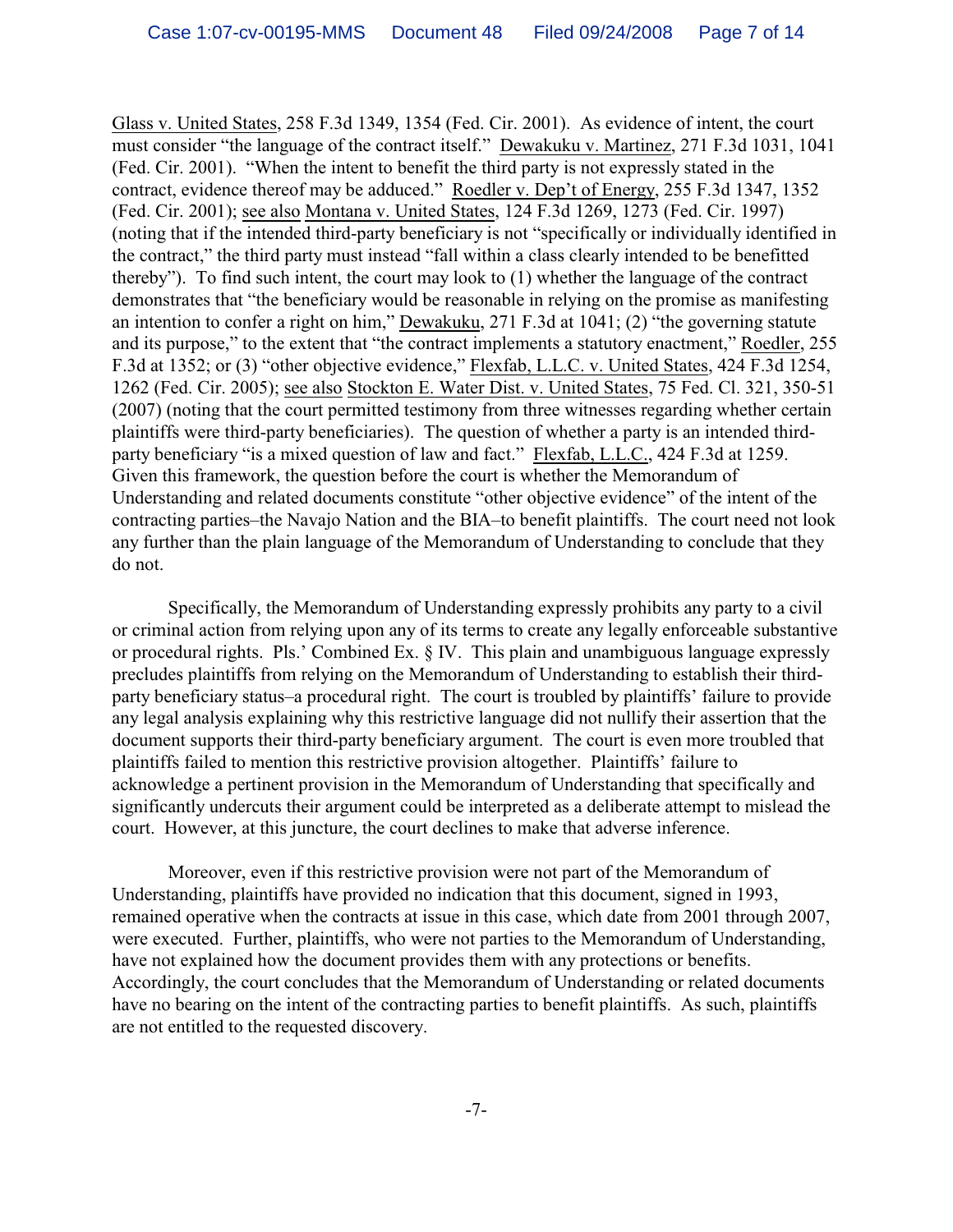### **B. Plaintiffs' Motion to Compel**

As previously noted, plaintiffs contend both that defendant refused to respond to all of their propounded interrogatories, even though the interrogatories were purportedly within the scope of the court's March 4, 2008 ruling, and that defendant failed to produce any additional documents in response to the court's ruling, which plaintiffs claim must exist. Pls.' Mot. Compel 2-5. Accordingly, plaintiffs seek a court order compelling defendant to respond to their interrogatories and produce the necessary documents and sanctioning defendant by declaring that the BIA "had the duty to investigate and enforce compliance with the pay provisions." Id. at 6. The court discusses the interrogatories and document requests in turn.

#### **1. Interrogatories**

In its March 4, 2008 ruling, the court permitted plaintiffs to obtain "[t]he interrogatory responses of the 'Awarding Officials' of the relevant 638 contracts for the years 2001 through 2007, on the sole issue of whether the BIA intended to benefit plaintiffs when it entered into the contract." Ruling, Mar. 4, 2008, at 10. Pursuant to this ruling, plaintiffs propounded three sets of interrogatories on defendant: one set each directed to Awarding Officials Dolores F. Torrez and Sharon Pinto and a third set directed to "any other Awarding Official assigned to the 638 law enforcement contracts between the Navajo nation and the United States between 2001-2007." Pls.' Mot. Compel Ex. ("Pls.' Compel Ex.") 1. Each set of interrogatories contained the same nineteen questions, as follows:

Interrogatory No. 1: For the time between 2001-2007 during which you were the awarding official administering 638 Law Enforcement Contracts between the Navajo Nation and the United States[,] were you aware that Navajo DPS police officers and/or criminal investigators were paid at a different rate than BIA police officers and criminal investigators "with similar responsibilities"?

Interrogatory No. 1(A): If your response is yes, state in detail the actions you took in regard to this information.

Interrogatory No. 1(B): If you believed it was permitted that Navajo DPS police officers and criminal investigators be paid a different rate than BIA police officers and criminal investigators "with similar responsibilities," list the basis for that belief including the specific name, date of publication and page number of any directive, manual[,] handbook or other written authority that allowed this difference in rate of pay.

Interrogatory No. 1(C): If your response was no, was it your understanding that Navajo DPS police officers and criminal investigators were being paid at the same rate as BIA police officers and criminal investigators "with similar responsibilities[]"[?]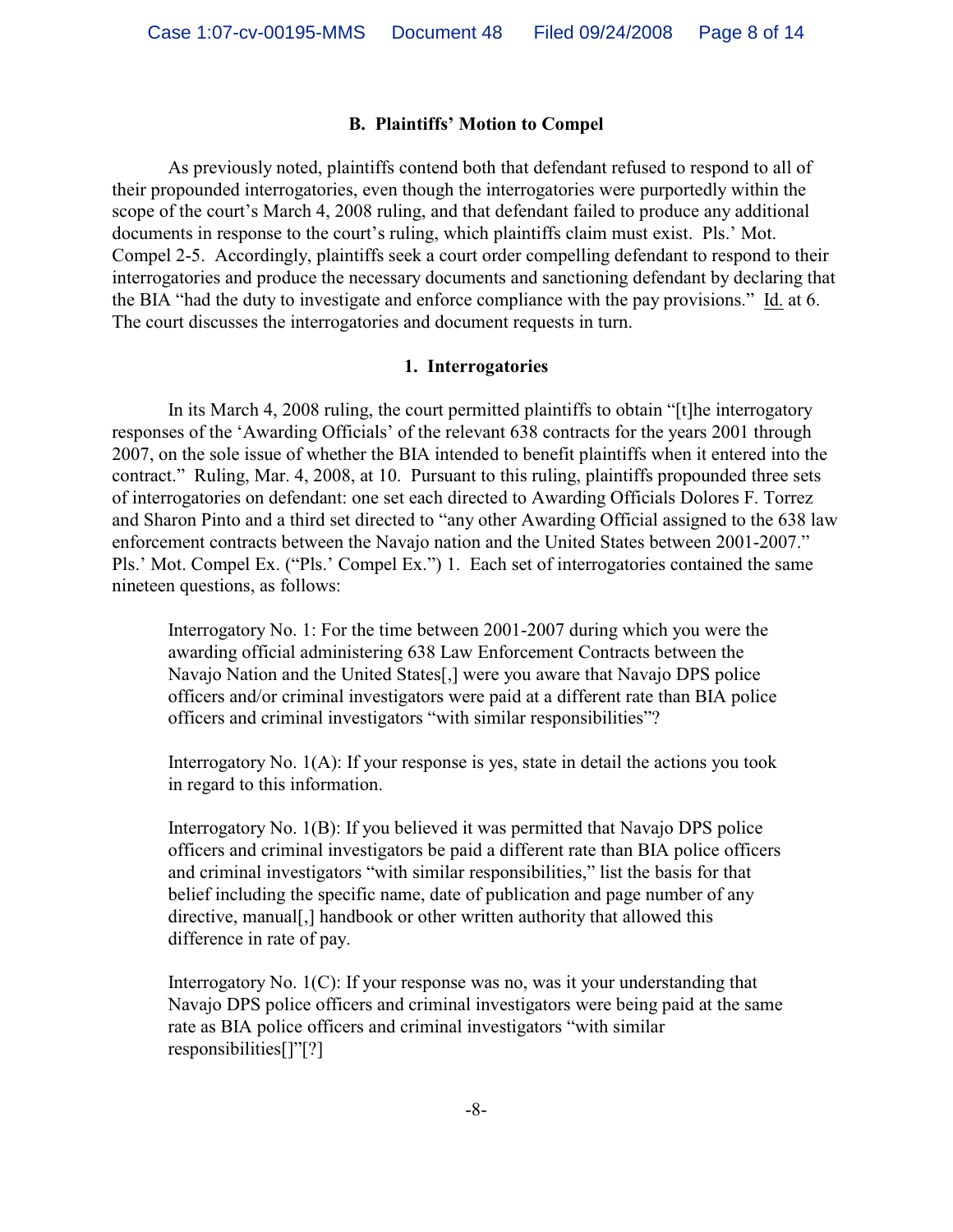Interrogatory No. 1(D): What information or documents (the title, date of publication and page(s)) did you rely on to conclude they were being paid at the same rate[?]

Interrogatory No. 2: As the awarding official for the 638 Law Enforcement Contract, explain your understanding of contract provision 106: "Salaries" contained in the document<sup>[']</sup>s statement of work . . . .

Interrogatory No. 3: Explain your understanding of the requirement regarding the amounts to be paid police officers contained in 25 C.F.R. Section 12.34 . . . .

Interrogatory No. 4: In the attached Law Enforcement Contracts['] provision 106: Salaries, who does the first "Law Enforcement officers" phrase pertain to? . . .

Interrogatory No. 5: Have you ever been advised by the [Awarding Official's Technical Representative], the Navajo Nation and/or the Navajo Department/Division of Public Safety or any other in[d]ividual organization, that Navajo Nation DPS police officers and/or criminal investigators were paid at a rate less than the contract rate required by provision 106: "Salaries" contained in the doctument['s] statement of work . . . [?]

Interrogatory No. 6: If you were at any time advised that Navajo DPS police officers and/or criminal investigators were paid at a rate less than the contract rate required by provision 106: "Salaries" contained in the document['s] statement of work . . . , provide an explanation of the procedure followed to investigate the violation of the contract provision.

Interrogatory No. 7: Have you at any time been informed that Navajo DPS Law Enforcement officers and criminal investigators could be paid at a rate lower than the salaries paid law enforcement officers and criminal investigators with similar responsibilities employed directly by the Bureau of Indian Affairs[?]

Interrogatory No. 8: List the title, date of publication and page(s) of any and all rules, regulations, directives or statutes stating that Navajo DPS Law Enforcement officers and criminal investigators could be paid at a lesser rate than the salaries paid law enforcement officers and criminal investigators with similar responsibilities employed directly by the Bureau of Indian Affairs.

Interrogatory No. 9: List any and all documents including, but not limited to, books, manuals, [and] pamphlets utilized by awarding officials to administer, interpret and/or enforce the terms of the 638 Law Enforcement Contracts, Annual Funding Agreement and Statement of Work. . . .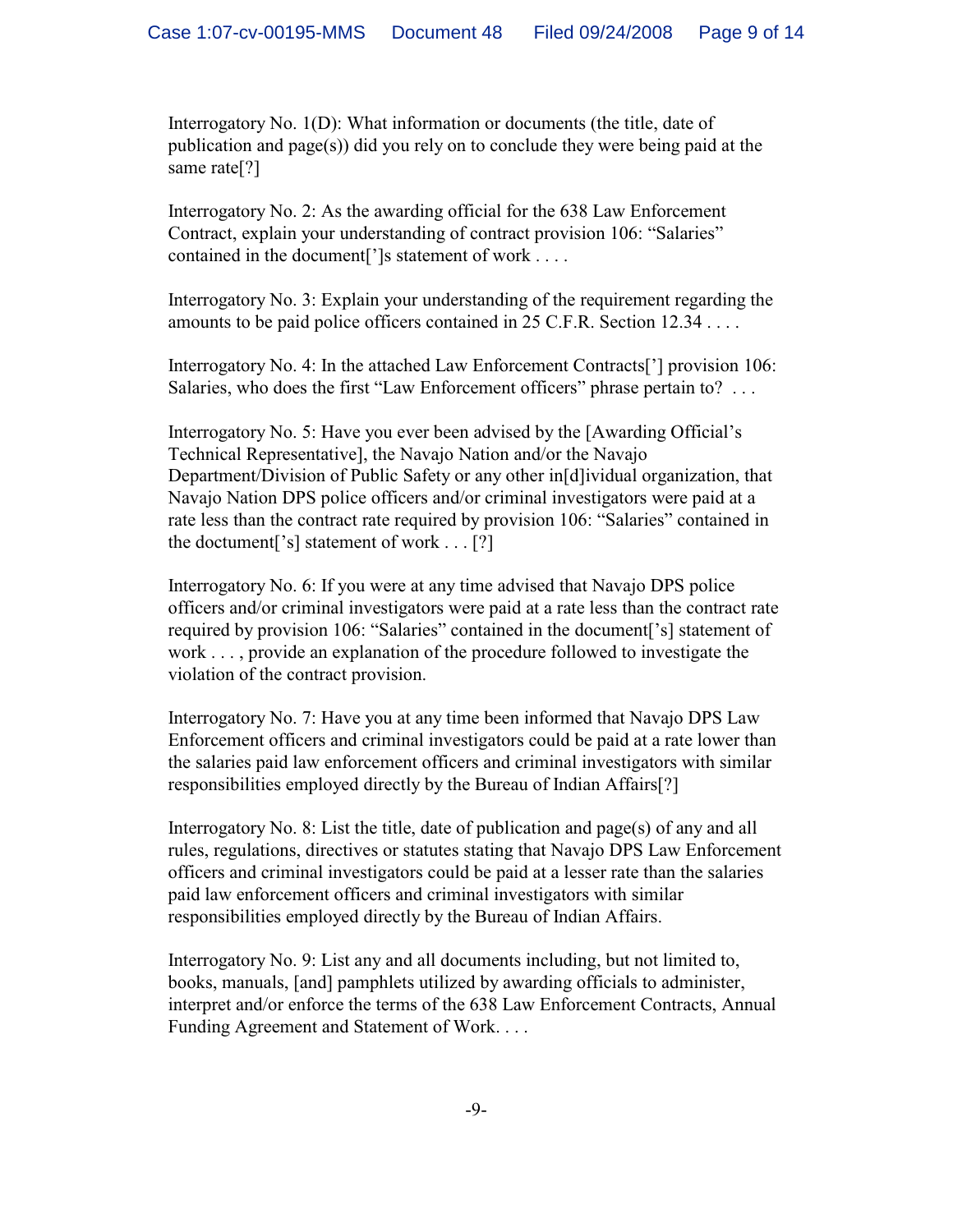Interrogatory No. 10: Did the proposed plan of the "Awarding Official['s] Technical Representative" . . . include a method for monitoring provision 106: Salaries for police officers and criminal investigators<sup>[?]</sup>

Interrogatory No. 10(A): If no, why [was there] no established method for monitoring this provision[?]

Interrogatory No. 10(B): If there was a method for monitoring provision 106: Salaries, please state its entire terms and the current location of the documents containing this method.

Interrogatory No. 11: Describe each and every procedure utilized to [e]nsure that each of the provisions of the Statements of Work . . . were complied with by the contractor (Navajo DPS).

Interrogatory No. 11(A): Were documents produced by the contractor (Navajo DPS) as proof of compliance with the provisions of the Statements of Work reviewed by other department[s] and/or persons?

Interrogatory No. 11(B): If so, state the name(s) of each department and/or person[s].

Id. Defendant raised several general objections to the interrogatories, including: (1) objecting to those questions that went beyond the scope of the court's ruling; (2) objecting to those questions that required the "release of information or production of documents that are exempt from disclosure"; and (3) objecting to the thirty-two interrogatories that exceeded the twenty-five interrogatory limit described in RCFC  $33(a)$ .<sup>5</sup> Id. Due to these objections, defendant responded only to the questions numbered two and four in each of the three sets of interrogatories. Id.

Plaintiffs are dissatisfied with defendant's limited response to their interrogatories, contending that the court's ruling permitted them to propound all of the above-quoted interrogatories.<sup>6</sup> Pls.' Mot. Compel 2-3 (citing Ruling, Mar. 4, 2008, at 8, 10). However,

 $<sup>5</sup>$  The last of these objections is particularly well-founded. Merely because plaintiffs</sup> labeled the interrogatories as "Non-Uniform," see Pls.' Mot. Compel 2-3, does not entitle plaintiffs to depart from the RCFC.

 $6$  Plaintiffs' inaccurate characterization of the court's March 4, 2008 ruling as a "compromise order," Pls.' Mot. Compel 2, demonstrates a profound misunderstanding of the court's role. The ruling contained no compromises; the court analyzed the facts and arguments presented by each party and the relevant case law to determine what discovery was permitted at this stage of the proceedings. Furthermore, plaintiffs egregiously misstate the scope of the court's ruling. According to plaintiffs, "the court permitted interrogatories requesting the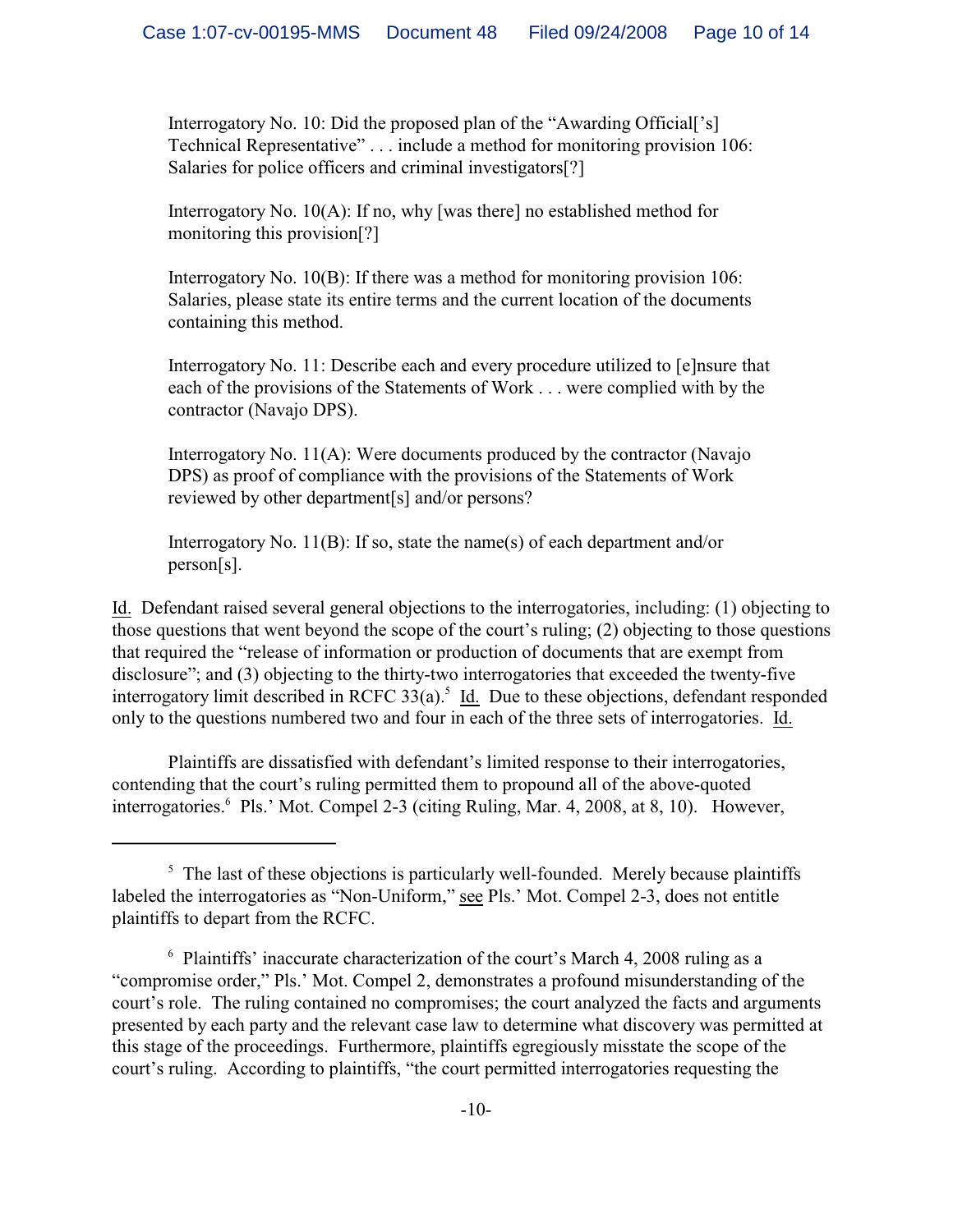plaintiffs fail to specify precisely how the unanswered interrogatories related to "whether the BIA intended to benefit plaintiffs when it entered into the contract  $\dots$ ." See Ruling, Mar. 4, 2008, at 8, 10. Plaintiffs merely indicate that "[s]ome" of their interrogatories concern what actions, if any, were taken by defendant to ensure contract compliance, which, according to plaintiffs, was a measure of defendant's intent to pay plaintiffs "the contractual rate." Pls.' Reply Compel 1. Defendant counters plaintiffs' position by reiterating that the unanswered interrogatories were well beyond the scope of the court's ruling. Def.'s Opp'n Compel 5. Moreover, argues defendant, "[t]he measures the awarding officials took are irrelevant to the question of whether the contract was intended to benefit plaintiffs and whether the contract contained a nondelegable duty to investigate."<sup>8</sup> Id. at 6. Yet, defendant fails to specifically explain in what ways the interrogatories were beyond the scope of the court's ruling and lacked relevance to plaintiffs' argument.

As a preliminary matter, the court notes its concern with defendant's responses to the interrogatories directed to Ms. Torrez, which indicate that Ms. Torrez had retired from the BIA and that despite its "good faith effort to search for her," it has "been unable to locate her." Pls.' Compel Ex. 1. If Ms. Torrez is a retired federal employee receiving a monthly retirement check from the federal government, then defendant should have little difficulty in locating her by contacting the personnel office at the Department of the Interior or the United States Office of Personnel Management. On the other hand, it may not be possible for defendant to locate Ms. Torrez if she merely retired from federal service without qualifying for retirement benefits. Because defendant's interrogatory responses do not specify Ms. Torrez's precise status, the court

awarding officials' interpretation of the contract pay provisions at issue as well as questions related to any and all measures the awarding officials took to [e]nsure compliance with the contract provisions." Id. The court permitted interrogatories on neither of these topics. Instead, the interrogatories were limited to "whether the BIA intended to benefit plaintiffs when it entered into the contract . . . ." Ruling, Mar. 4, 2008, at 8; accord id. at 10.

 $\frac{1}{2}$  Indeed, it appears that plaintiffs may not actually require responses to their interrogatories, given their stated belief that defendant has already conceded that they were intended third-party beneficiaries of the 638 contracts (notwithstanding the fact that defendant's alleged concession does not reflect the position of the other contracting party–the Navajo Nation). See Pls.' Mot. Compel 3 n.2 ("Defendant concedes and acknowledges that Navajo DPS police officers' and criminal investigators' salaries must be equal to or greater than the salaries of their BIA counterparts."); Pls.' Reply Compel 2 ("Defendant already concedes that the contract pay provisions were for the benefit of Plaintiffs.").

<sup>&</sup>lt;sup>8</sup> Because the court permitted interrogatories on the sole issue of "whether the BIA" intended to benefit plaintiffs when it entered into the contract," Ruling, Mar. 4, 2008, at 8; accord id. at 10, the court need not address whether the propounded interrogatories relate to any duty on the part of the BIA to investigate and ensure that plaintiffs were being properly paid.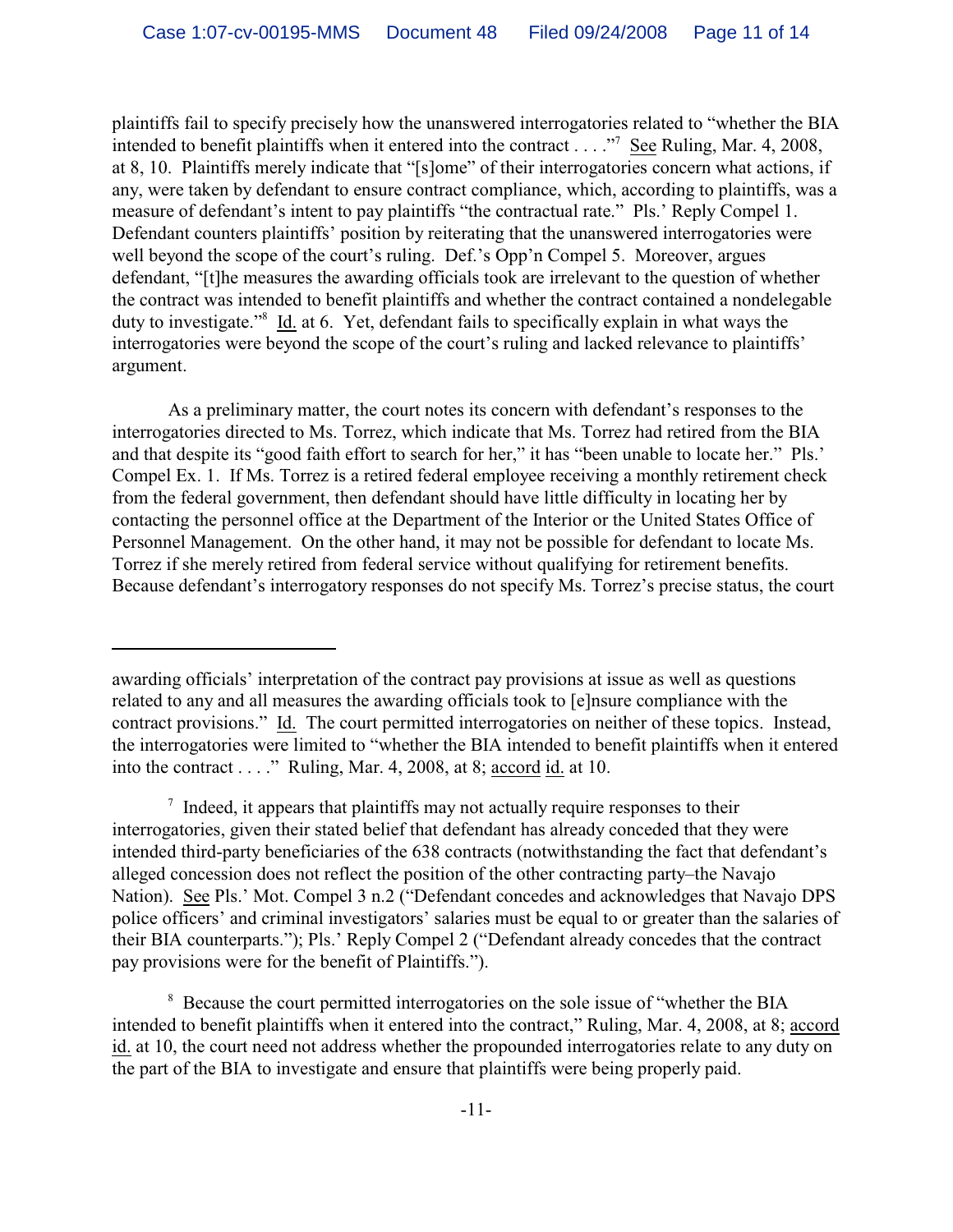cannot assess the adequacy of defendant's responses. Thus, the court directs defendant to file a status report describing Ms. Torrez's status and the efforts made thus far to locate her.

Turning to the relevance of plaintiffs' interrogatories, as noted above, in determining whether a contract intentionally benefits a third party, the court may look to (1) whether the language of the contract demonstrates that "the beneficiary would be reasonable in relying on the promise as manifesting an intention to confer a right on him," Dewakuku, 271 F.3d at 1041; (2) "the governing statute and its purpose," to the extent that "the contract implements a statutory enactment," Roedler, 255 F.3d at 1352; or (3) "other objective evidence," Flexfab, L.L.C., 424 F.3d at 1262. Thus, to prevail on their motion to compel, plaintiffs must demonstrate precisely how their interrogatories would lead to the discovery of any of these three types of evidence. Yet, plaintiffs have failed to advance any explanation for how their interrogatories might lead to such discovery. Instead, plaintiffs rely on conclusory or nonspecific statements to support their motion, such as: (1) "Strictly adhering to the parameters of the court's order[,] Plaintiffs asked the awarding officials the following questions," Pls.' Mot. Compel 3; (2) "The discovery requested by Plaintiff[s] is well with the scope of the court's order," id. at 5; and (3) "Some of Plaintiffs['] interrogatories inquire of defendant's intent: what[,] if any[,] actions Defendant undertook to ensure the provisions of the contract were complied with[,] signifying that it intended that Plaintiffs be paid the contractual rate," Pls.' Reply Compel 1. Plaintiffs' statements are insufficient to meet their burden. Accordingly, the court denies plaintiffs' motion to compel with respect to their interrogatories.

## **2. Document Production**

With respect to the documents to be produced by defendant pursuant to the court's March 4, 2008 ruling, plaintiffs contend that defendant failed to produce existing relevant documents. Pls.' Mot. Compel 4-5. The court allowed plaintiffs to obtain documents and correspondence "related to the interpretation of the 'pay provisions' of the relevant 638 contracts" as evidence of the contracting parties' intent to benefit them. Ruling, Mar. 4, 2008, at 8, 10. Plaintiffs assert that such documents and correspondence includes "several documents . . . regarding contract compliance and enforcement" generated and maintained by the Awarding Official's Technical Representative that are "specifically related to the pay provisions at issue" in this case. Pls.' Mot. Compel 4. The documents sought by plaintiffs are described in a "letter from the awarding official to the Awarding Official's Technical Representative," as follows:

The duties and responsibilities of the [Awarding Official's Technical Representative] shall include, but are not limited to, the following:

(b) Prepare a plan for monitoring the contract and submit it to the Awarding Official within 45 calendar days of receipt of the designation memorandum.

. . . .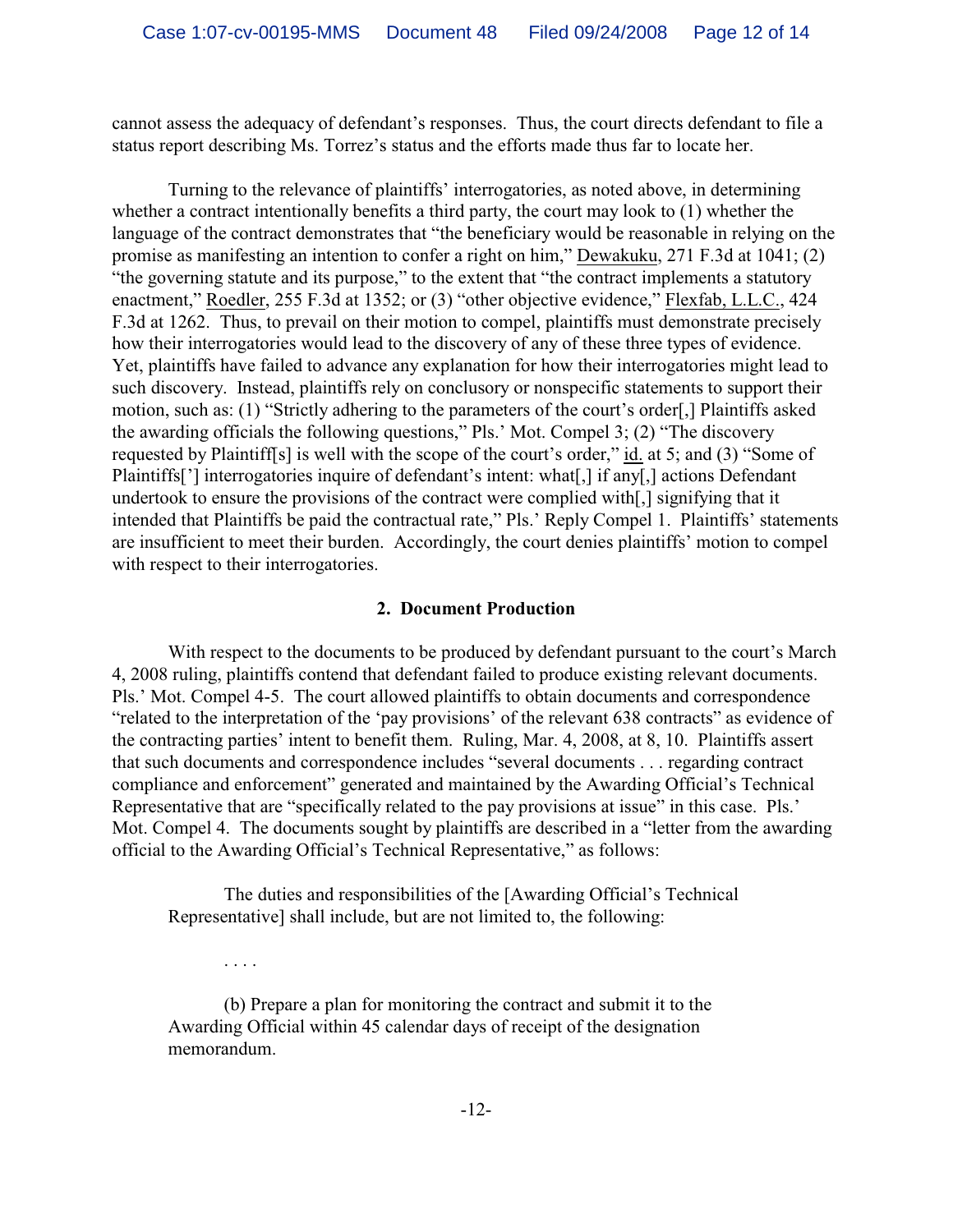(d) Advise the tribal organization of any violation of the contract terms and provisions and promptly bring the matter to the attention of the Awarding Official if the tribal organization fails or is unable to correct or stop the violation.

. . . .

Id. at 5. Thus, the court infers that plaintiffs seek both the monitoring plan and any written communications concerning possible violations of the "pay provision" of the 638 contracts. See id. at 4-5; Pls.' Reply Compel 2. Defendant objects to plaintiffs' request as beyond the scope of the court's ruling. Def.'s Opp'n Compel 6. Specifically, defendant asserts that the documents requested by plaintiffs concern "'contract compliance and enforcement'" and not the "interpretation of the pay provisions." Id. at 6-7 (quoting Pls.' Mot. Compel 4).

Defendant correctly notes that plaintiffs are seeking documents and correspondence related to the contracting parties' compliance with and enforcement of the "pay provisions." However, plaintiffs have failed to explain precisely how such documents and correspondence demonstrate the contracting parties interpretation of the "pay provisions." Nor have plaintiffs provided a legal basis for their apparent contention that contract compliance and enforcement activities, which necessarily would occur after the execution of the contract, would constitute evidence of contract interpretation as it relates to an intent to benefit a third party.<sup>9</sup> Instead, once again, plaintiffs rely on the conclusory statement that the documents they request "are unequivocally within the scope of the documents the court ordered Plaintiffs could obtain." Pls.' Mot. Compel 5. Plaintiffs' conclusory statement is insufficient. Accordingly, the court denies plaintiffs' motion to compel with respect to their document requests.

# **3. The Court Will Provide Plaintiffs With the Opportunity to Refile Their Motion to Compel**

The court is not averse to granting motions to compel, but it cannot grant such a motion unless the moving party provides the appropriate grounds upon which it bases its claim for relief. Here, the court denies plaintiffs' motion for failure to meet this burden. However, plaintiffs may refile their motion to compel interrogatory responses from defendant if they articulate specifically how each interrogatory will lead to the discovery of evidence of intent to benefit a third party, along with the legal basis for their contention. And, plaintiffs may refile their motion to compel

 $\delta$  In their reply brief, plaintiffs appear to argue that their document request is meant to support their contention that the 638 contracts described a duty on the part of the BIA to investigate and ensure that plaintiffs were being properly paid. See Pls.' Reply Compel 2. The court has previously made it clear that it will not allow any discovery related to this issue. Thus, to the extent that plaintiffs seek these documents and correspondence as evidence of a claim that the BIA was contractually obligated to investigate whether the Navajo Nation was paying plaintiffs the same salary paid to BIA employees, their motion to compel is denied.